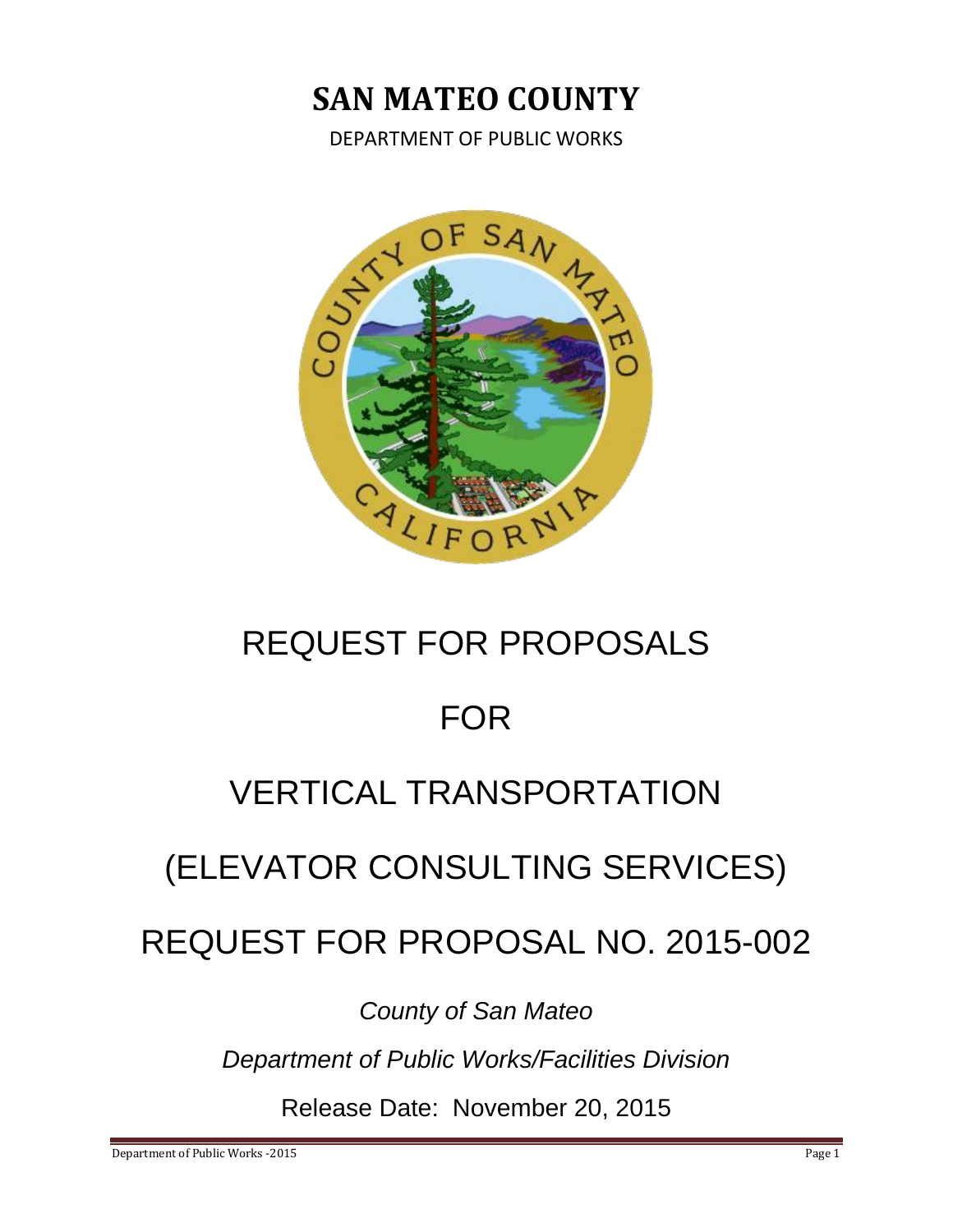**Responses Must be Received by 4:00 p.m.** 

# **on January 8th, 2016**

# **REQUEST FOR PROPOSALS FOR VERTICAL TRANSPORTATION CONSULTING SERVICES**

Proposals must be submitted to:

DEPARTMENT of Public works **Attn: Douglas R. Koenig** 555 County Center Redwood City, CA 94063

> **By 4:00 P.M. Pacific on January 8th, 2016**

# PROPOSALS WILL NOT BE ACCEPTED AFTER THIS DATE AND TIME

# *Note regarding the Public Records Act:*

Government Code Sections 6550 *et seq.*, the California Public Record Act, defines a public record as any writing containing information relating to the conduct of the public business. The Public Record Act provides that public records shall be disclosed upon written request and that any citizen has a right to inspect any public record unless the document is exempted from disclosure.

Be advised that any contract that eventually arises from this Request For Proposals is a public record in its entirety. Also, all information submitted in response to this Request For Proposals is itself a public record **without exception**. Submission of any materials in response to this Request For Proposals constitutes a waiver by the submitting party of any claim that the information is protected from disclosure. By submitting materials, (1) you are consenting to release of such materials by the County if requested under the Public Records Act without further notice to you and (2) you agree to indemnify and hold harmless the County for release of such information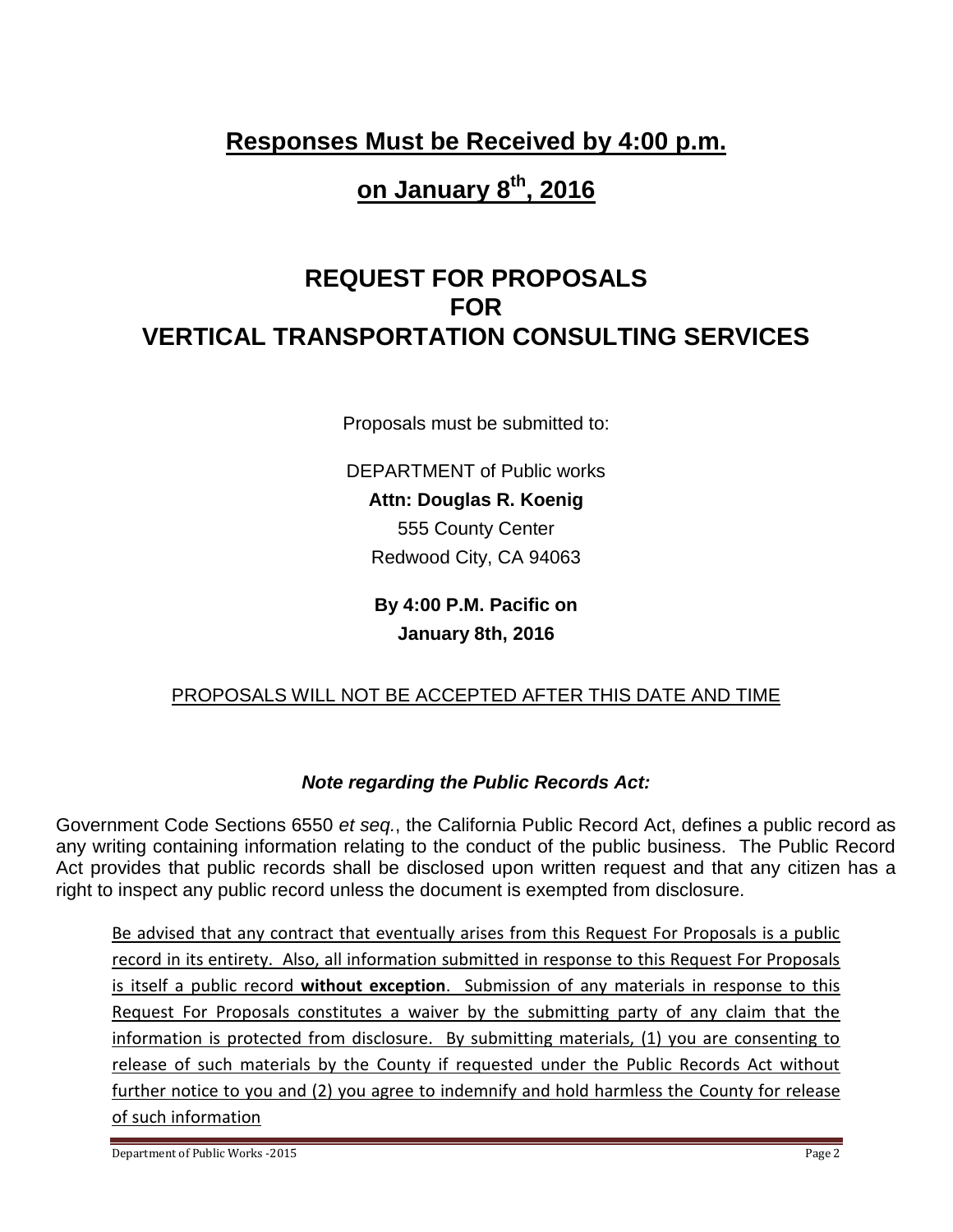# **TABLE OF CONTENTS**

|                                              | 3                                                             |                                                                  |   |  |  |
|----------------------------------------------|---------------------------------------------------------------|------------------------------------------------------------------|---|--|--|
|                                              |                                                               |                                                                  |   |  |  |
|                                              |                                                               |                                                                  |   |  |  |
| <b>SECTION IV - RFP PROCEDURE</b>            |                                                               |                                                                  |   |  |  |
| Α.                                           |                                                               |                                                                  |   |  |  |
| В.                                           |                                                               |                                                                  | 3 |  |  |
| C.                                           |                                                               | 3                                                                |   |  |  |
| D.                                           |                                                               | 3                                                                |   |  |  |
| Е.                                           |                                                               | 3                                                                |   |  |  |
| F.                                           |                                                               | 3                                                                |   |  |  |
| G.                                           |                                                               | 3                                                                |   |  |  |
| SECTION V - PROPOSAL SUBMISSION REQUIREMENTS |                                                               |                                                                  |   |  |  |
| Α.                                           |                                                               |                                                                  | 3 |  |  |
| В.                                           |                                                               |                                                                  | 3 |  |  |
| C.                                           | Specified Content and Detailed Sequence of Information in RFP |                                                                  | 3 |  |  |
| D.                                           |                                                               |                                                                  | 3 |  |  |
|                                              |                                                               | <b>SECTION VI - ENCLOSURES</b>                                   |   |  |  |
| Enclosure 1                                  |                                                               | Standard County Agreement with Independent Contractor            |   |  |  |
| Enclosure 2                                  |                                                               | Equal Benefits Program - Frequently Asked Questions              |   |  |  |
| Enclosure 3                                  |                                                               | Fingerprinting Form - Required for certain facilities            |   |  |  |
| Enclosure 4                                  |                                                               | Chapters 2.84 and 2.85 of the Ordinance Code of San Mateo County |   |  |  |
| Enclosure 5                                  |                                                               | Attachment IP - Intellectual Property Rights                     |   |  |  |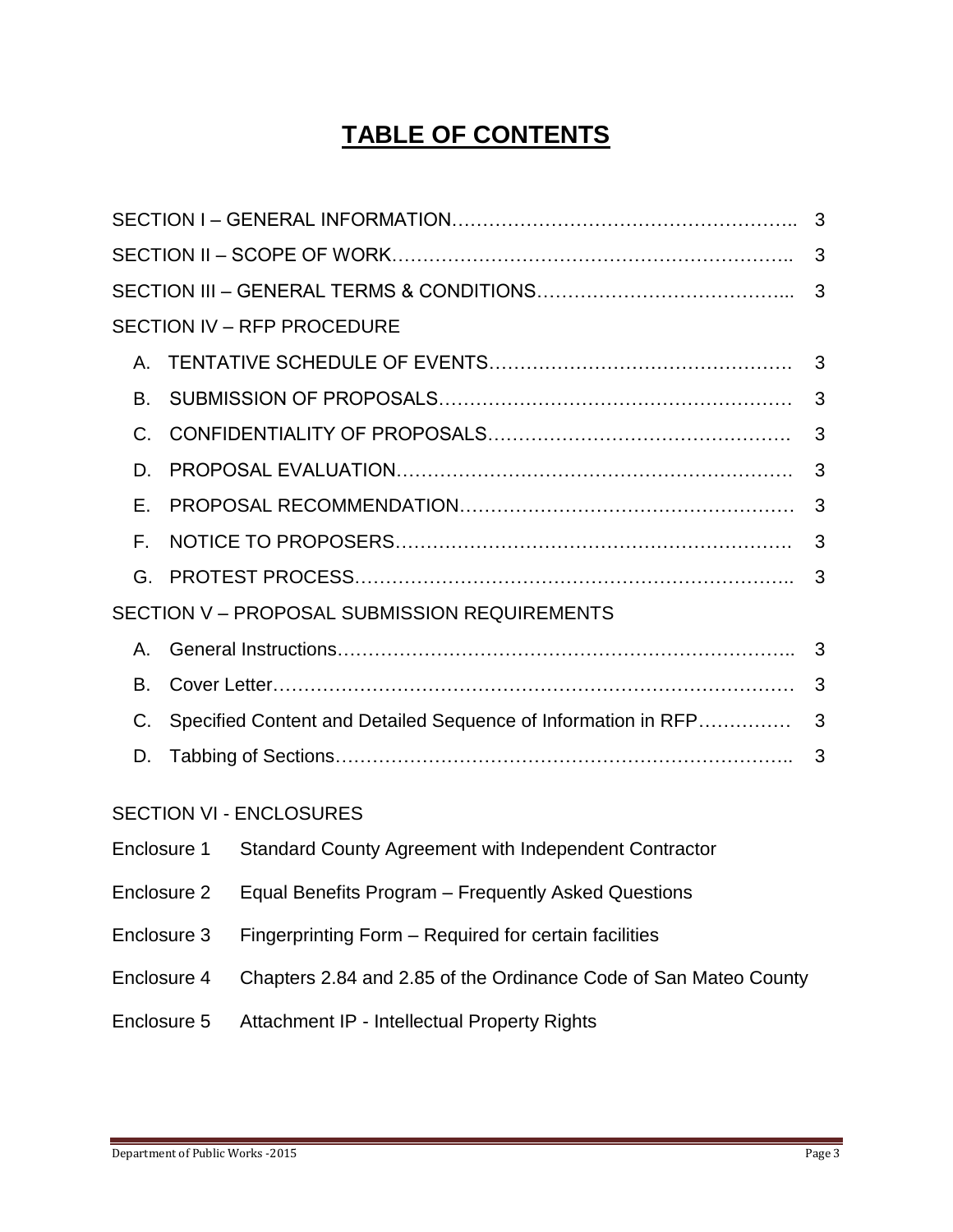### **SECTION I – GENERAL INFORMATION**

#### **A. STATEMENT OF INTENT**

As outlined in more detail in Section II – Scope of Work, below, this Request for Proposals (RFP) seeks proposals from qualified Service Providers. The target commencement date and term for the proposed service is January 2016 through December 2019, subject to negotiation of a final agreement.

#### **B. BACKGROUND**

The Department of Public Works (DPW or Department) plans, designs, constructs, operates, manages and maintains all County-owned facilities to ensure they are safe and accessible to residents and clients of County agencies, the general public, and County employees. DPW has a budget of approximately \$200 million and is staffed with over 300 employees in five divisions: Administrative Services and Airports, Engineering and Resource Protection, Facility Services, and Road Services, supporting the 46 special districts governed by the Board of Supervisors and administered by DPW.

### **C. THE REQUEST FOR PROPOSAL PROCESS**

This RFP seeks the submission of proposals to provide services from any and all interested and qualified proposers. The Department, which is a part of the government of the County of San Mateo, seeks by way of this RFP to obtain the listed services in a manner that maximizes the quality of services while also maximizing value to the County and, by extension, the citizens of the County. Proposers must be able to show that they are capable of performing the services requested. Such evidence includes, but is not limited to, the respondent's demonstrated competency and experience in delivering services of a similar scope and type and local availability of the proposer's personnel and equipment resources.

#### **SECTION II – SCOPE OF WORK**

# **A. DESCRIPTION**

DPW seeks the services of vertical transportation (elevator) consulting service providers with expertise in all areas of existing in place and new vertical transportation design, new construction, modification, service and maintenance. It is anticipated that contracts will be issued to two (2) vertical transportation consulting service providers. Service Providers will be selected to enter into Indefinite Delivery/Indefinite Quantity (ID/IQ) contracts with DPW for consulting services related to equipment repair and/or installation on existing vertical transportation equipment, proposed new capital projects and other projects as necessary.

Service Providers may be assigned various projects and tasks as may arise, based on the location and nature of the services required and the qualifications and resources of the Service Providers. Because the scope and number of projects and tasks are unknown at the time of contract execution, the contracts are known as ID/IQ contracts.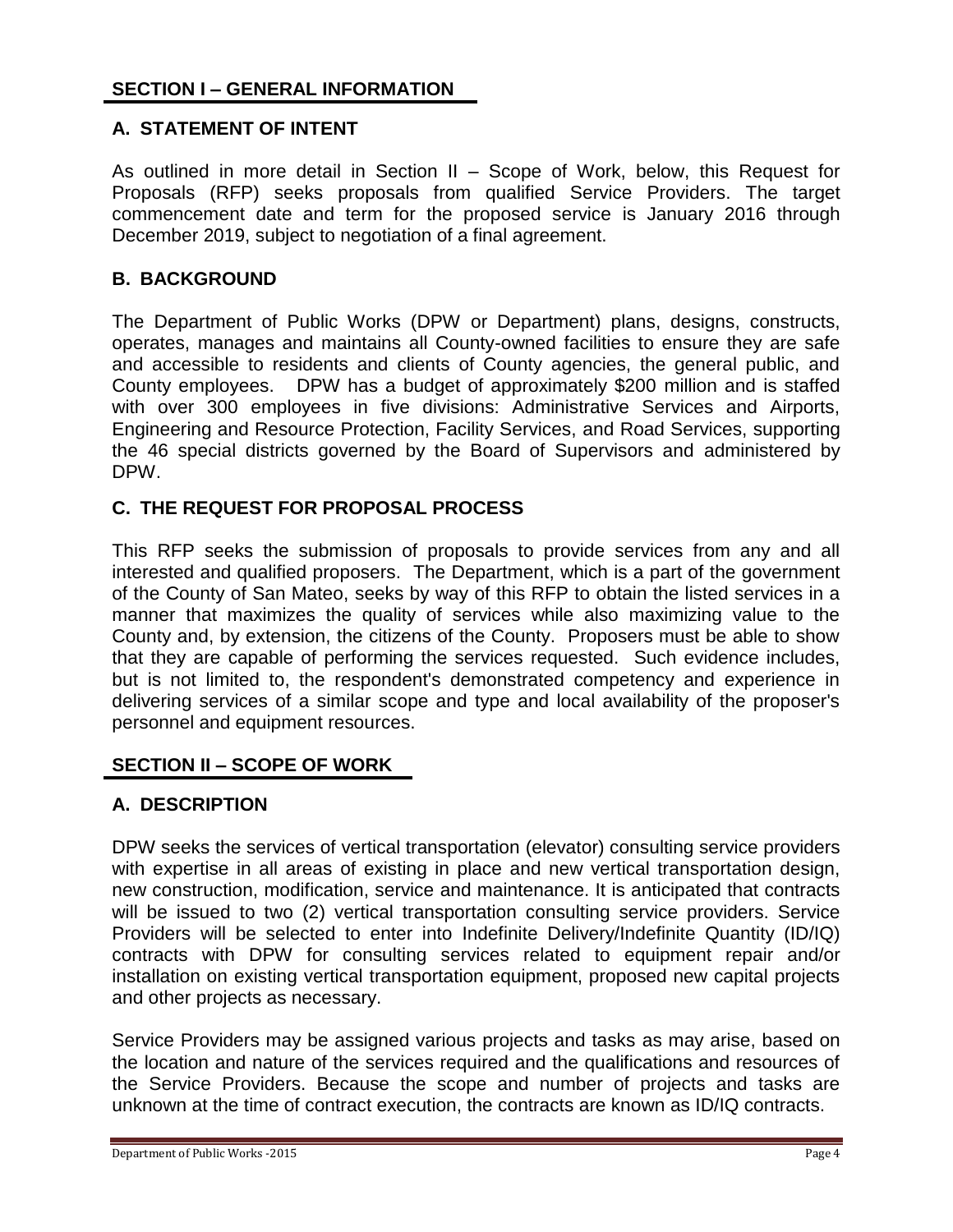The scope of work may include any or all of the following services:

Existing vertical transportation equipment.

- Perform existing equipment assessments and provide professional level reports on condition and recommendations.
- Evaluate service levels, maintenance, equipment condition and operation and make recommendations. Report on competence of preventative maintenance program and make recommendations.
- Analyze, monitor and assess equipment operations compared to optimum potential.
- Develop contract maintenance, modernization or alteration specifications customized to the building requirements and assist in the selection and monitoring of contractors.
- Review of contractor bids, submittals, and any claims.
- Assess and report on elevator damage.
- Perform periodic and certification inspections.
- Develop, review, or provide input as requested relative to operational performance standards, maintenance standards, and other similar document sets.
- Other typical vertical transportation consultant tasks as requested.

New capital projects and new equipment installations.

- Provide comprehensive traffic analysis of handling capacities and waiting intervals.
- Determine locations, number, duty and sizing of proposed equipment and establish design criteria, financial estimates and technical specifications.
- Recommend special services, accessibility features and security applications.
- Review of contractors bids, submittals, and any claims.
- Provide performance testing of the completed installation and monitor maintenance through warranty.
- Other typical vertical transportation consultant tasks as requested.

# **B. LENGTH OF AGREEMENT**

The anticipated duration of the agreement will be for three years, with services to tentatively begin January 2016

# **C. ADDITIONAL REQUIREMENTS/CONSIDERATIONS**

Experience with the following:

- California Historical Building Code
- California Office of Statewide Health Planning and Development
- California Board of Corrections
- New Construction
- Existing Facility Remodel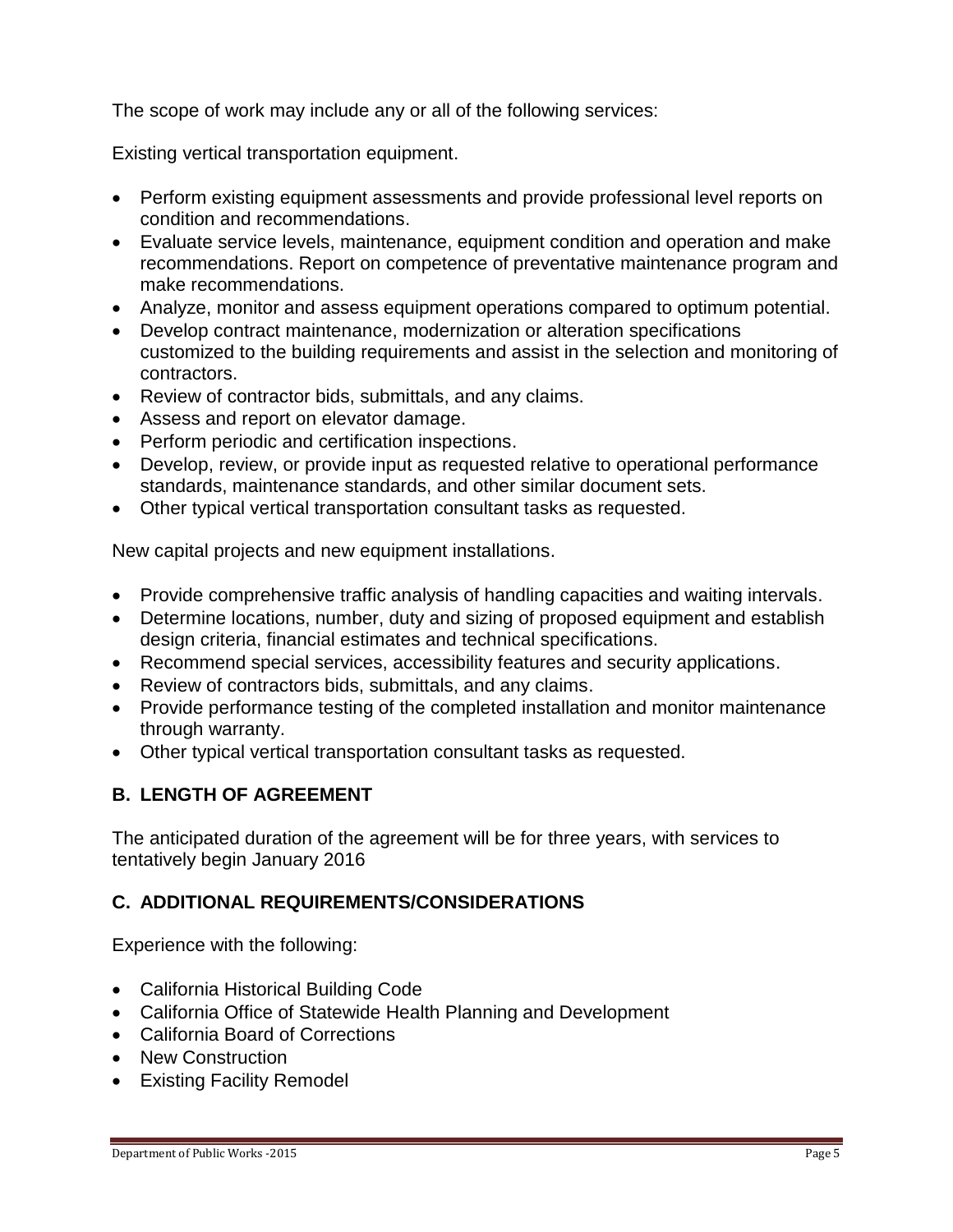### **SECTION III – GENERAL TERMS AND CONDITIONS**

- 1. **Read all Instructions.** Please read the entire RFP and all enclosures before preparing your proposal.
- 2. **Proposal Includes the RFP.** This RFP constitutes part of each proposal and includes the explanation of the Department's needs, which must be met.
- 3. **Proposal Costs.** Costs for developing proposals are entirely the responsibility of the proposer and shall not be charged to the Department or otherwise reimbursed by the County.
- 4. **Proposal Becomes County Property.** The RFP and all materials submitted in response to this RFP will become the property of the County.
- 5. **Questions and Response Process.** Submit all questions relating to this RFP by one of three methods: You may choose one or all of these

| Α. | Mailed to:   | Douglas R. Koenig, Deputy Director<br>555 County Center 5 <sup>th</sup> Floor<br>Redwood City, CA 94063 |  |
|----|--------------|---------------------------------------------------------------------------------------------------------|--|
| B. | E-mailed to: | dkoenig@smcgov.org                                                                                      |  |
| C. | Faxed to:    | 650/361-8221 Attn: Douglas R. Koenig                                                                    |  |

All questions must be received no later than **4:00 p.m. on December 10, 2015**

All questions and answers will be posted on the Department website at <http://publicworks.smcgov.org/projects-out-bid>

The Department may, at its option, email prospective proposers with the questions and answers in addition to posting them on the website listed above. If you wish to receive such notice, you may email Douglas R. Koenig at the email address above before you submit a proposal.

If changes to the RFP are warranted, they will be made in writing, clearly marked as addenda to the RFP, and posted to the website. It is the responsibility of each proposer to check the website listed above for changes and/or clarifications to the RFP prior to submitting a response, and a proposer's failure to do so will not provide a ground for protest.

6. **Alteration of Terms and Clarifications.** No alteration or variation of the terms of this RFP are valid unless made or confirmed in writing by the County. Likewise, oral understandings or agreements not incorporated into the final contract are not binding on the County.

If a proposer discovers any ambiguity, conflict, discrepancy, omission, or other error in the RFP, the proposer must immediately notify the County of such error in writing and request modification or clarification of the document. If a proposer fails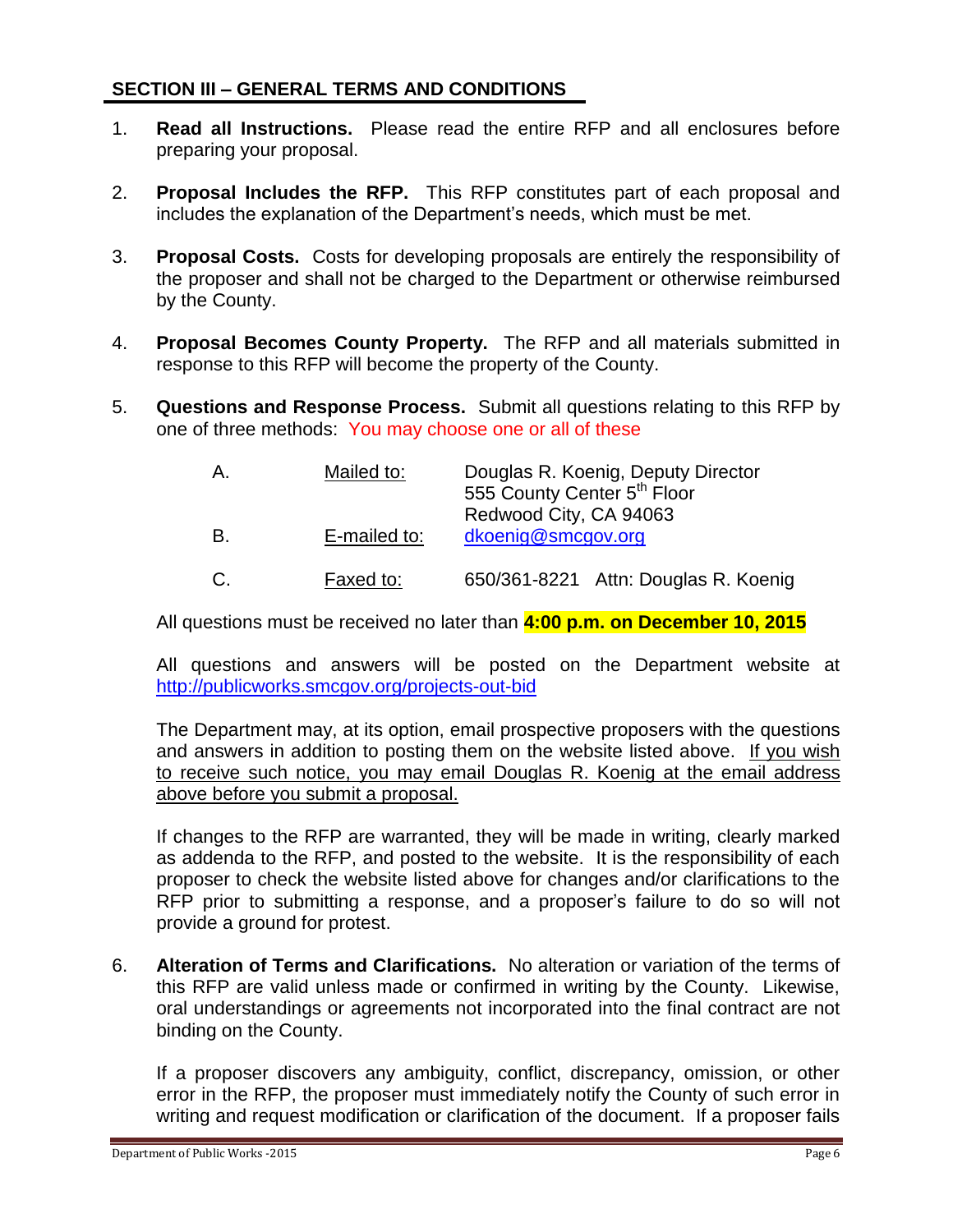to notify the Department of an error in the RFP prior to the date fixed for submission, the proposer shall submit a response at his/her own risk, and if the proposer enters into a contract, the proposer shall not be entitled to additional compensation or time by reason of the error or its later correction.

Modifications or clarifications to the RFP will be posted to the Department website as outlined in Section III.5, above, without divulging the source of the request for same. The Department may, at its discretion, also give electronic notice by email to all parties who have notified the Department of their electronic contact information in response to this RFP, but no party that fails to receive email notice has any basis for protest given that all clarifications will be available online. It is the obligation of all proposing parties to check the Department website for updates regarding the RFP if they wish to be kept advised of clarifications prior to submitting a proposal.

7. **Selection of Vendor(s).** The selection of a vendor will be memorialized in the form of a "County Agreement with Independent Contractor" (see the sample template at Section VI, Enclosures 1-3, below), authorized by a resolution of the County Board of Supervisors and signed by both parties.

The County reserves the right to reject any or all proposals without penalty. The County's waiver of an immaterial deviation in the proposal shall in no way modify the RFP documents or excuse the proposer from full compliance with the specifications if the proposer enters into a contract.

Once a vendor is selected, the Agreement with that vendor must still be negotiated and submitted to the San Mateo County Board of Supervisors for approval, and there is no contractual agreement between the selected vendor unless and until the Board of Supervisors accepts and signs the Agreement. Selection of a proposal for negotiation of contract terms and eventual submission to County leadership by way of an Agreement does not constitute an offer, and proposers acknowledge by submission of a proposal that no agreement is final unless and until approved by the Board of Supervisors.

- 8. **Equal Benefits.** With respect to the provision on employee benefits, Contractor/vendor must comply with the County Ordinance prohibiting discrimination in the provision of employee benefits between a full-time employee with a registered domestic partner and one with a spouse. See Section VI, Enclosure 4.
- 9. **Jury Duty.** The contractor must comply with the County Ordinance requiring that the contractor have and adhere to a written policy the provides its full-time employees who live in San Mateo County with no fewer than five days of regular pay for actual jury service in San Mateo County. This policy may provide that employees deposit any fees received for such jury service with the contractor or that the contractor deduct the from the employee's regular pay the fees received for jury service. See Section VI, Enclosure 4. If the proposer has no employees that qualify for jury duty in San Mateo County, the proposer may satisfy this requirement by providing the County with written confirmation of the fact that (1) it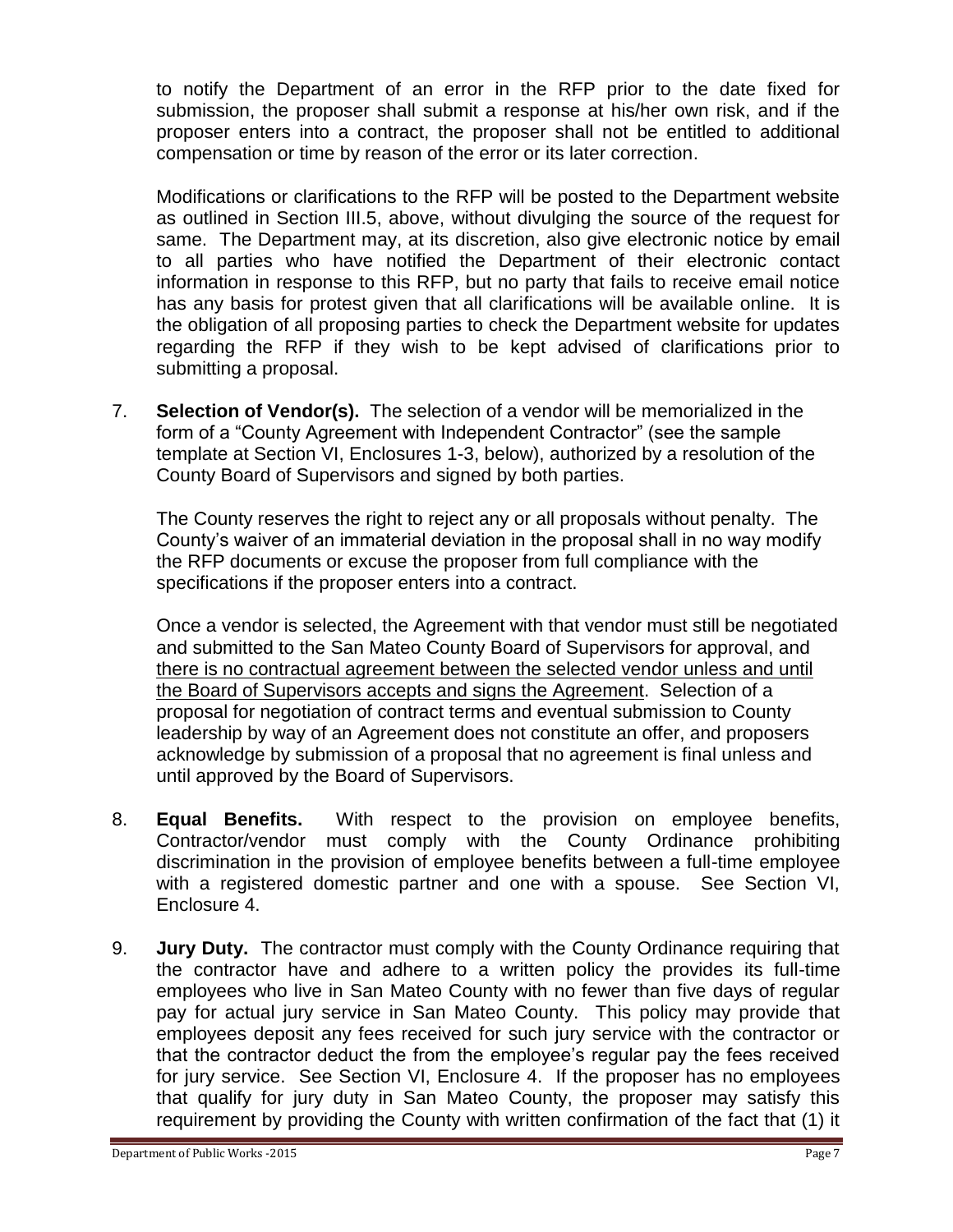has no such employees and (2) its policy is to comply with the jury duty pay ordinance with respect to any future qualifying employees.

- 10. **Insurance.** The County has certain insurance requirements that must be met. In most situations those requirements include the following: the contractor must carry \$1,000,000 or more in comprehensive general liability insurance; the contractor must carry motor vehicle liability insurance, and if travel by car is a part of the services being requested, the amount of such coverage must be at least \$1,000,000; if the contractor has two or more employees, the contractor must carry the statutory limit for workers' compensation insurance; if the contractor or its employees maintains a license to perform professional services (e.g., architectural, legal, medical, psychological, etc.), the contractor must carry professional liability insurance; and generally the contractor must name the County and its officers, agents, employees, and servants as additional insured on any such policies (except workers compensation). Depending on the nature of the work being performed, additional requirements may need to be met.
- 11. **Incomplete Proposals May be Rejected.** If a proposer fails to satisfy any of the requirements identified in this RFP, the proposer may be considered nonresponsive and the proposal may be rejected.
- 12. **Contact With County/Department Employees.** As of the issuance date of this RFP and continuing until the final date for submission of proposals, all proposers are specifically directed not to hold meetings, conferences, or technical discussions with any County employee for purposes of responding to this RFP except as otherwise permitted by this RFP. Any proposer found to be acting in any way contrary to this directive may be disqualified from entering into any contract that may result from this RFP.

Proposers should submit questions or concerns about the process as outlined in Section III.5, above. The proposer should not otherwise ask any County/Department employees questions about the RFP or related issues, either orally or by written communication, unless invited to do so.

- 13. **Group Purchasing Organization Participation.** Proposers should keep in mind that the County is a participant in more than one Group Purchasing Organization (GPO), and this RFP is open to those who provide services under a GPO. Proposers should ensure their proposals are as competitive as possible while also providing the highest quality services in order to be considered a viable vendor for the listed services. The County reserves the right to use a GPO vendor if doing so is in the County's best interest, as determined solely by the Department, even if that vendor does not submit a proposal in response to this RFP.
- 14. **Travel Costs.** If the services being requested will require you or your employees to travel to the Bay Area, and if the Department opts to permit travel expenses to be reimbursed, there are some general guidelines regarding reimbursement rates that will apply. In general, the following restrictions should be kept in mind: reimbursement for the actual cost of lodging, meals, and incidental expenses ("LM&I Expenses") is limited to the then-current Continental United States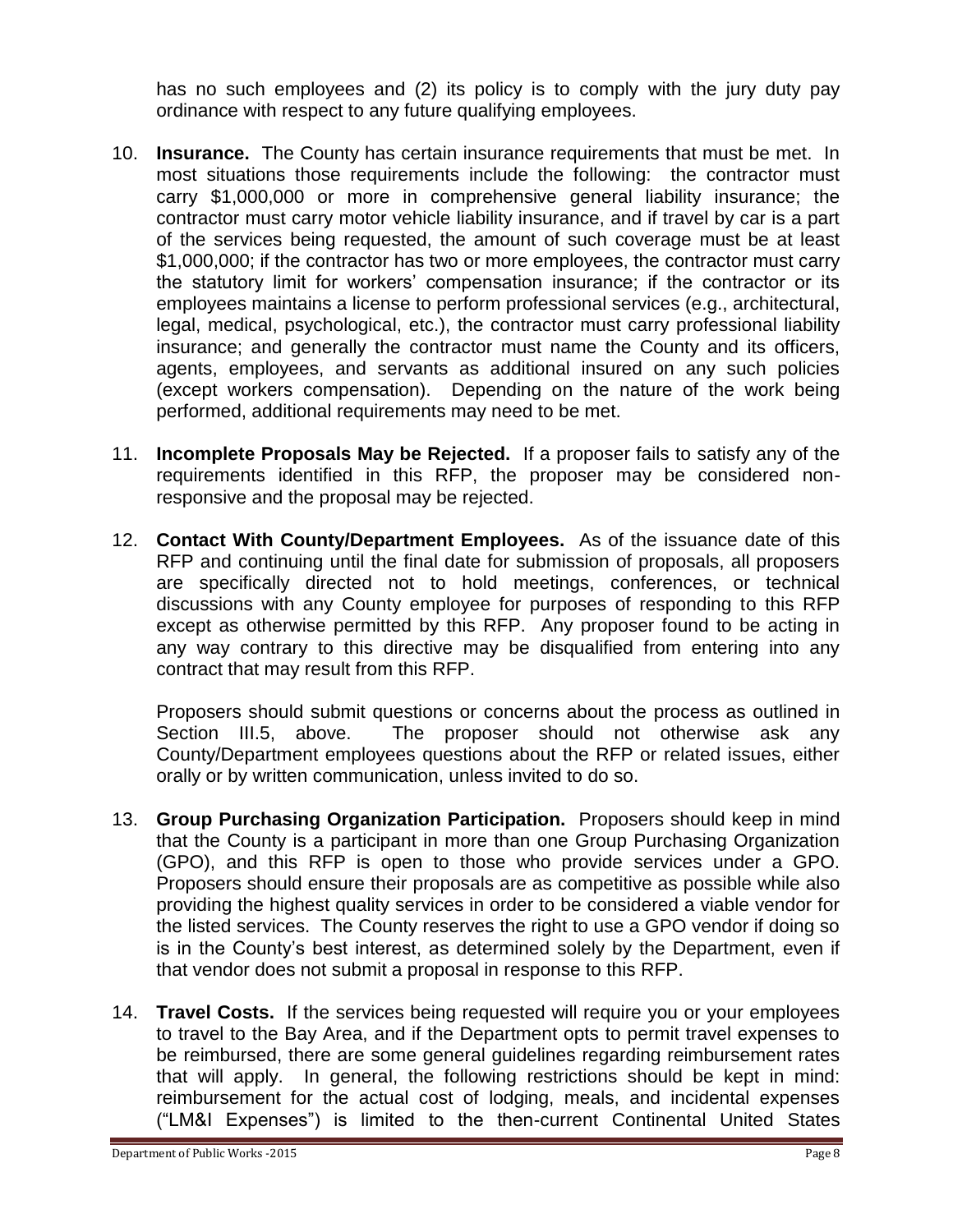("CONUS") rate for the location of the work being done (San Mateo / Foster City / Belmont, California), as set forth in the Code of Federal Regulations and as listed by the website of the U.S. General Services Administration (available online by searching [www.gsa.gov](http://www.gsa.gov/) for the term 'CONUS'); airline and car rental travel expenses ("Air & Car Expenses") are limited to reasonable rates obtained through a cost-competitive travel service (for example, a travel or car-rental website), with air travel restricted to coach fares and car rental rates restricted to the mid-level size range or below; and certain other reasonable travel expenses ("Other Expenses") such as taxi fares, parking costs, train or subway costs, etc. may be reimbursable on an actual-cost basis. You should not assume that the Department will permit travel from the Bay Area to be reimbursed, and your proposal should include such travel costs if applicable. Travel costs should be minimized or eliminated in order for a proposal to be competitive.

15. **Miscellaneous.** This RFP is not a commitment or contract of any kind. The County reserves the right to pursue any and/or all ideas generated by this RFP. The County reserves the right to reject any and all proposals and/or terminate the RFP process if deemed in the best interest of the County. Further, while every effort has been made to ensure the information presented in this RFP is accurate and thorough, the County assumes no liability for any unintentional errors or omissions in this document. The County reserves the right to waive or modify any requirements of this RFP when it determines that doing so is in the best interest of the County.

### **SECTION IV – RFP PROCEDURE**

This section describes the general RFP procedure used by the Department, and the remaining sections of this RFP list detailed requirements.

|    | <b>EVENT</b>                               | <b>TARGET DATE</b>      |
|----|--------------------------------------------|-------------------------|
|    | 1. RFP Release Date                        | November 20, 2015       |
| 2. | Deadline to Submit Written Questions       | December 10, 2015       |
| 3. | Release of Responses to Written Questions  | December 11, 2015       |
|    | 4. Proposal Deadline - Proposals Must be   |                         |
|    | RECEIVED by 4:00 p.m. on This Date         | <b>January 8, 2016</b>  |
| 5. | Announcement of Recommendation *           | <b>January 15, 2016</b> |
| 6. | <b>Protest Deadline*</b>                   | <b>January 22, 2016</b> |
|    | 7. Recommendation to Board of Supervisors* | February 2016           |
|    |                                            |                         |

# **A. TENTATIVE SCHEDULE OF EVENTS**

*\*These dates/times are subject to change*

#### **B. SUBMISSION OF PROPOSALS**

Proposal: Two (2) original hard copies to Douglas R. Koenig c/o Zulma Singer and one (1) electronic copy to [zsinger@smcgov.org](mailto:zsinger@smcgov.org)

must be received and date stamped by the Department **no later than 4:00 p.m. on January 8, 2016 as listed in the TENTATIVE SCHEDULE OF EVENTS** above. Proposals should be in the format required in Section V.A, below. There will be no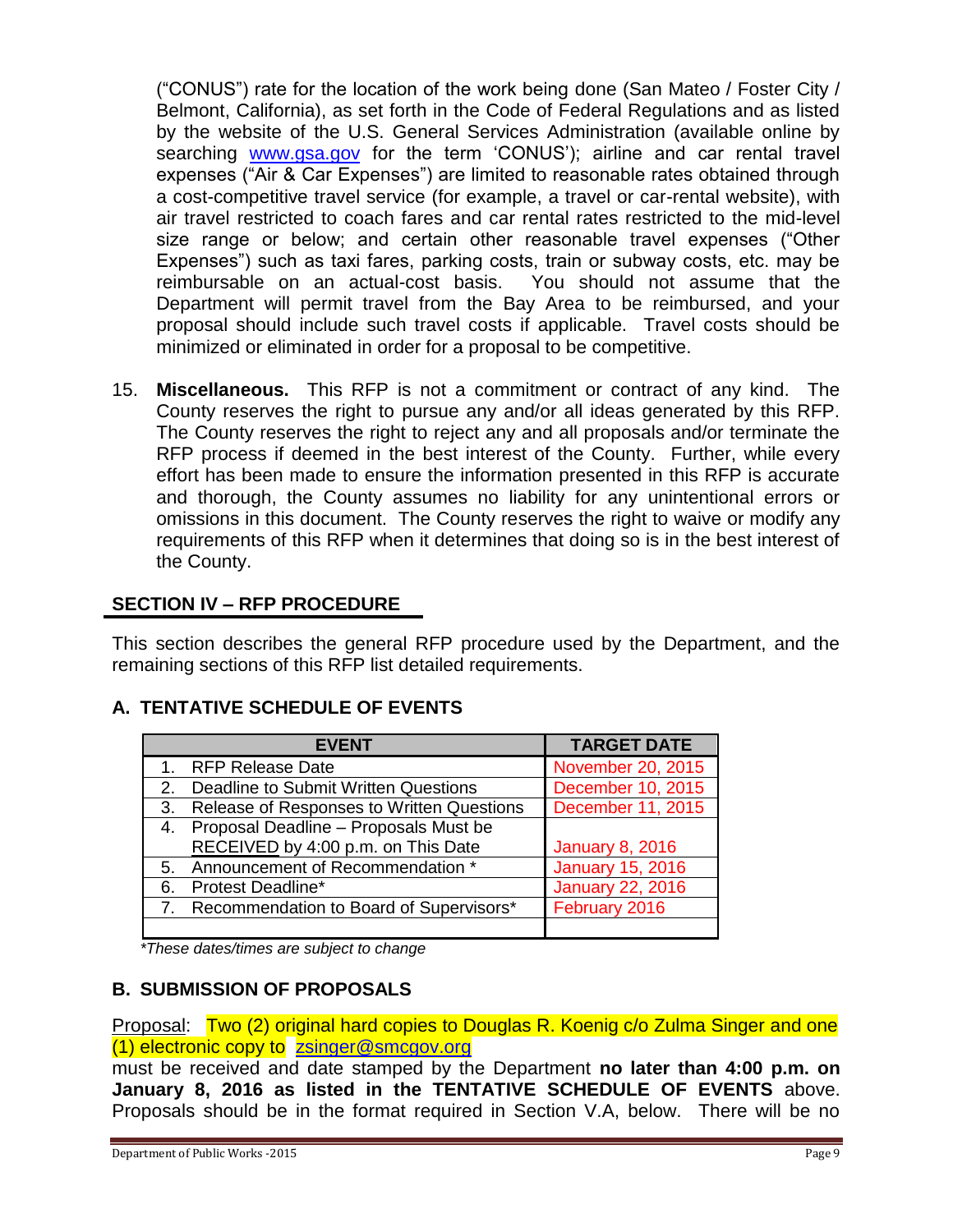public opening of proposals. All proposals shall be firm offers, and will so be considered by the County, although the County reserves the right to negotiate terms upon evaluation of the proposals. Proposals will be considered valid offers for a period of ninety (90) days following the close of the RFP.

By submitting a proposal, each proposer certifies that its submission is not the result of collusion or any other activity which would tend to directly or indirectly influence the selection process. The proposal will be used to determine the proposer's capability of rendering the services to be provided. The failure of a proposer to comply fully with the instructions in this RFP may eliminate its proposal from further evaluation as determined in the sole discretion of the County. The Department reserves the sole right to evaluate the contents of proposals submitted in response to this RFP and to select a contractor, if any.

Proposals received late will not be opened or given any consideration for the proposed services unless doing so is deemed to be in the best interest of the County, as determined in the sole discretion of the Department.

All proposals must be delivered as required by Section V.A, below, to:

Attn: Douglas R. Koenig, Deputy Director **c/o Zulma Singer** 555 County Center 5<sup>th</sup> Floor Redwood City, CA 94063 email: dkoenig@smcgov.org

Upon receipt by the Department, all proposals will be date/time stamped. All proposals received prior to the deadline for proposals will be kept in a secure place.

# **C. CONFIDENTIALITY OF PROPOSALS**

California Government Code Sections 6250 *et seq*. (the "California Public Records Act" or the "Act") defines a public record as any writing containing information relating to the conduct of the public business. The Act provides that public records shall be disclosed upon written request and that any citizen has a right to inspect any public record unless the document is exempted from disclosure. The Department, which is part of the County of San Mateo, is subject to the California Public Records Act.

Be advised that any contract that eventually arises from this RFP is a public record in its entirety. Also, all information submitted in response to this RFP is itself a public record **without exception**. Submission of any materials in response to this RFP constitutes a waiver by the submitting party of any claim that the information is protected from disclosure. By submitting materials, (1) you are consenting to release of such materials by the County if requested under the Public Records Act without further notice to you and (2) you agree to indemnify and hold harmless the County for release of such information.

If the County/Department receives a request for any portion of a document submitted in response to this RFP, the County will not assert any privileges that may exist on behalf of the person or entity submitting the proposal, and the County reserves the right to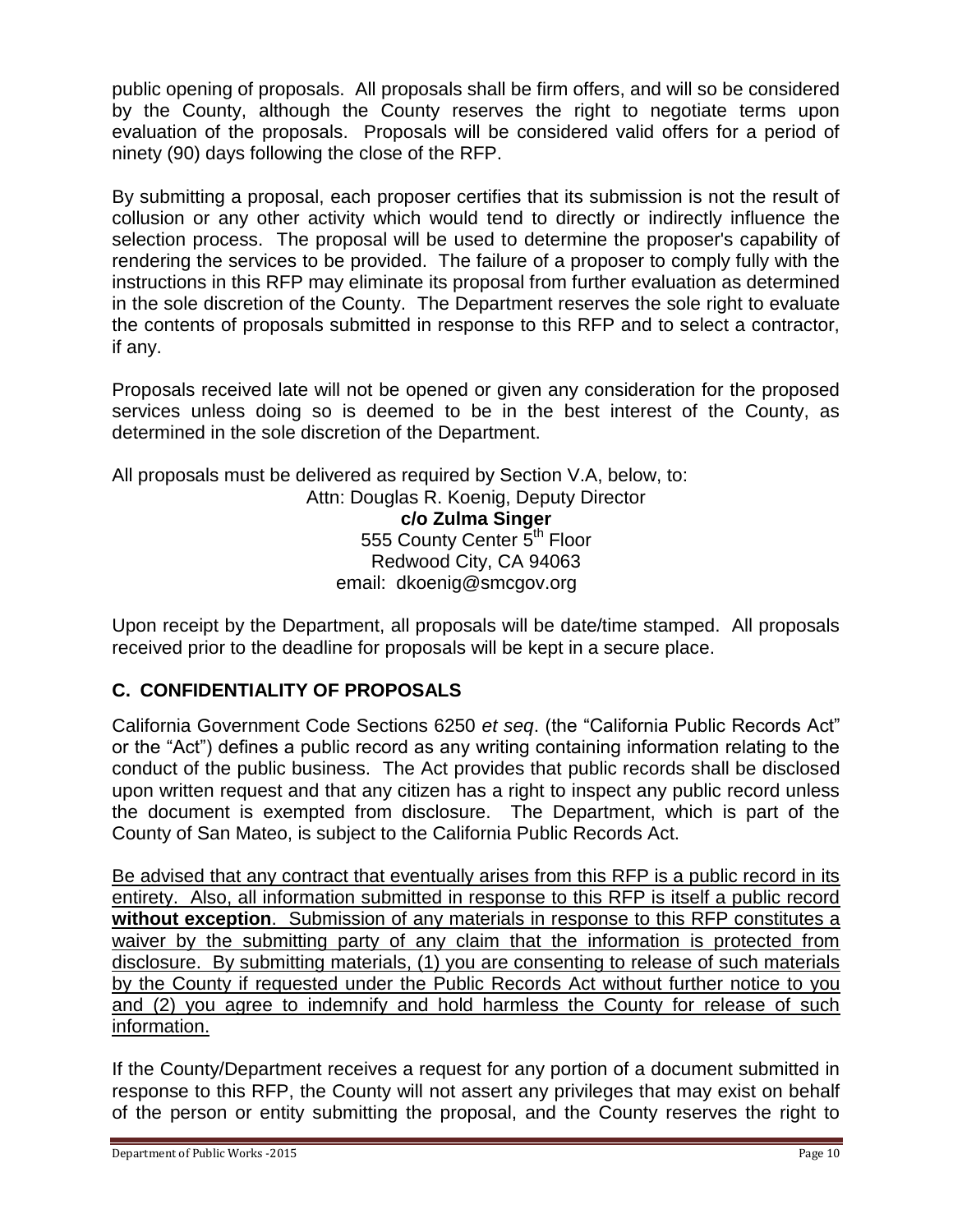disclose the requested materials without notice to the party who originally submitted the requested material. To the extent consistent with the Public Records Act and applicable case law interpreting those provisions, the County/Department and/or its officers, agents, and employees retain discretion to release or withhold any information submitted in response to this RFP.

Submission of a proposal constitutes a complete waiver of any claims whatsoever against the County and/or its officers, agents, or employees that the County has violated a proposer's right to privacy, disclosed trade secrets, or caused any damage by allowing the proposal to be inspected.

# **D. PROPOSAL EVALUATION**

All proposals received will be evaluated by an RFP Evaluation Committee. During the evaluation process, the County may require a proposer's representative to answer specific questions orally and/or in writing. The County may also require a visit to the proposer's offices, other field visits or observations by County representatives, or demonstrations as part of the overall RFP evaluation. Once a finalist or group of finalists is selected, additional interactions or information may be required. The most qualified individual or firm will be recommended to the Department and/or County management by the RFP Evaluation Committee based on the overall strength of each proposal, and the evaluation is not restricted to considerations of any single factor such as cost. Execution of an agreement has been tentatively scheduled for JANUARY 2016.

Responses to this RFP must adhere to the format for proposals detailed in **Section V - PROPOSAL SUBMISSION REQUIREMENTS**. The criteria used as a guideline in the evaluation will include, but not be limited to, the following:

- 1. Firm qualifications and experience, including capability and experience of key personnel and experience with other public or private agencies to provide these services.
- 2. Proposed approach, including clarity of understanding of the scope of services to be provided and appropriateness of the proposed solution/services.
- 3. Customer Service
- 4. History of successfully managing other contracts with public or private agencies
- 5. Ability to meet any required timelines or other requirements.
- 6. Claims and violations against you or your organization.
- 7. Cost to the County for the primary services described by this RFP.
- 8. Cooperative purchasing options (if any) and cost of possible additional services.
- 9. References
- 10. Compliance with County RFP & contractual requirements.

The County may consider any other criteria it deems relevant, and the Evaluation Committee is free to make any recommendations it deems to be in the best interest of the Department and/or the County. Inaccuracy of any information supplied within a proposal or other errors constitute grounds for rejection of the proposal. However, the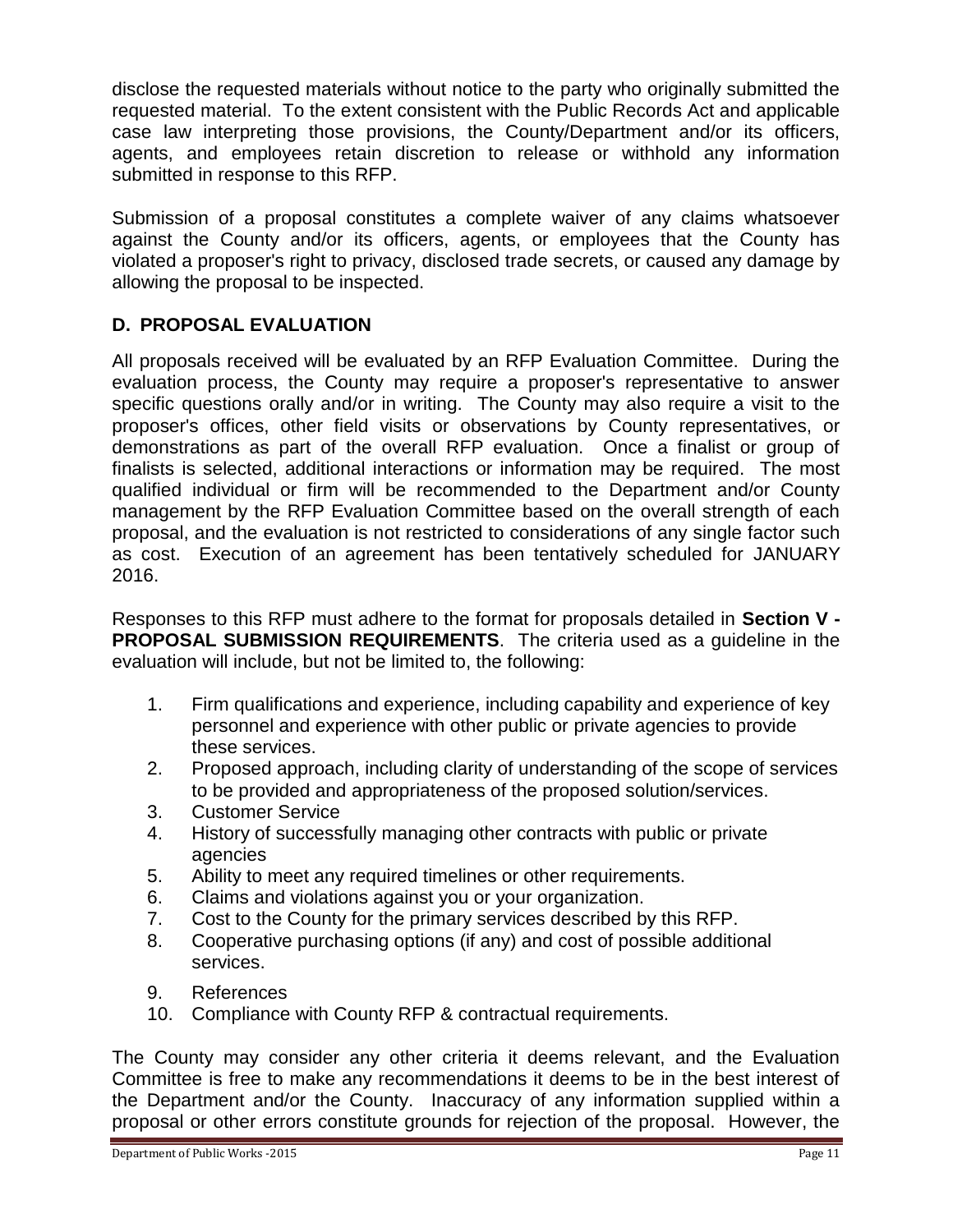County may, in its sole discretion, correct errors or contact a proposer for clarification.

Note that the County reserves the right to evaluate proposals solely based on each vendor's written submission. In relation to written materials, evaluation will be performed only on the material included directly in the proposal itself unless otherwise indicated or requested by the County. The evaluation team will not access company web sites or read sales brochures, marketing materials, or white papers in evaluating vendor experience or proposed methodology unless doing so is in the County's best interest. You may submit additional materials or reference on-line information in your proposal if you wish, but these will not necessarily be considered during the proposal evaluation process.

The County reserves the right to accept other than the proposals with the lowest costs and to negotiate with proposers on a fair and equal basis when the best interests of the County are served by doing so.

# **E. PROPOSAL RECOMMENDATION**

The Evaluation Committee will recommend a provider or providers to Department management or may recommend that the proposals be rejected. Department management will then make its own decision as to whether to accept or reject the Evaluations Committee's recommendations. Ultimate acceptance or rejection of the recommended proposal and execution of a contractual agreement is the independent prerogative of the Department and/or the County, notwithstanding any recommendations made by the Evaluation Committee. The County reserves the right to negotiate with any provider in working to finalize an agreement in relation to the proposer's response.

# **F. NOTICE TO PROPOSERS**

The Department is not required to give notice to proposers in any specific format or on any particular timeline. At some point prior to execution of a final agreement for the requested services, the Department will notify those who submitted proposals of their non-selection. Proposers may be notified at different times depending on the needs of the Department.

# **G. G. PROTEST PROCESS**

If a proposer desires to protest the selection decision, the proposer must submit by facsimile or email a written protest within five (5) business days after the delivery of the notice about the decision. The written protest should be submitted to the DIRECTOR OF PUBLIC WORKS as outlined below. Protests received after the deadline will not be accepted. Protests must be in writing, must include the name and address of the Proposer and the Request for Proposals numbers, and must state all the specific ground(s) for the protest. A protest that merely addresses a single aspect of the selected proposal (for example, comparing the cost of the selected proposal in relation to the non-selected proposal) is not sufficient to support a protest. A successful protest will include sufficient evidence and analysis to support a conclusion that the selected proposal, taken as a whole, is an inferior proposal.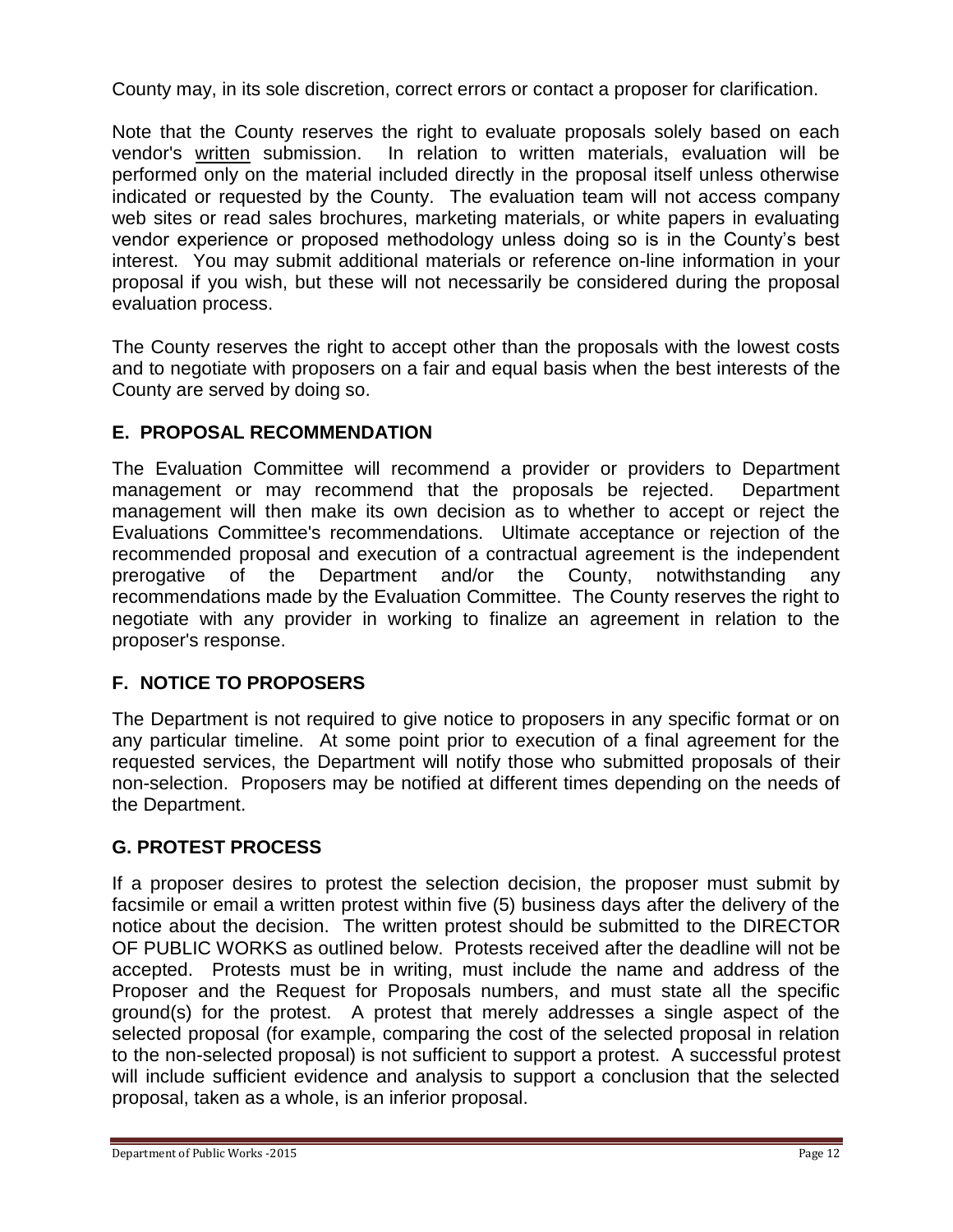The DIRECTOR OF PUBLIC WORKS will respond to a protest within ten (10) business days of receiving it, and the Department may, at its election, set up a meeting with the proposer to discuss the concerns raised by the protest. The decision of the DIRECTOR OF PUBLIC WORKS will be final. The protest letter must be sent by facsimile and email to:

Director of Public Works jporter@smcgov.org Facsimile: 650-361-8221

### **SECTION V – PROPOSAL SUBMISSION REQUIREMENTS**

The proposal should be submitted in the following format:

### **A. GENERAL INSTRUCTIONS**

All proposals should be typewritten or prepared on a computer and have consecutively numbered pages, including any exhibits, charts, or other attachments.

All proposals should adhere to the specified content and sequence of information described by this RFP.

Submit one (1) complete electronic (PDF, Microsoft Word document, etc.) version of your proposal by email to [zsinger@smcgov.org.](mailto:zsinger@smcgov.org)

Submit two (2) original copies. All printing shall be double-sided (duplex).

# **B. COVER LETTER**

Provide a one page cover letter on your letterhead which includes the address, voice and fax numbers, and e-mail address of the contact person or persons and an indication of who is authorized to represent the proposer in negotiations.

Unless the proposer is an individual, all proposals must be signed with a firm/company/partnership/entity name and by a responsible officer or employee indicating that officer or employee's authorization to commit the proposer to the terms of the proposal. Obligations assumed by such signature must be fulfilled.

### **C. SPECIFICED CONTENT AND DETAILED SEQUENCE OF INFORMATION IN THE RFP**

Each proposal should include sections addressing the following information in the listed order. The proposer should be sure to include all information that it feels will enable the Evaluation Committee and, ultimately, the Department to make a decision. Failure of the proposer to provide specific, detailed information may result in its proposal being rejected in favor of a sufficiently-detailed proposal. Any necessary exhibits or other information, including information not specifically requested by this RFP but that you feel would be helpful, should be attached to the end of the proposal. The party submitting the materials should keep in mind the limitations on confidential information described by Section IV.C, above.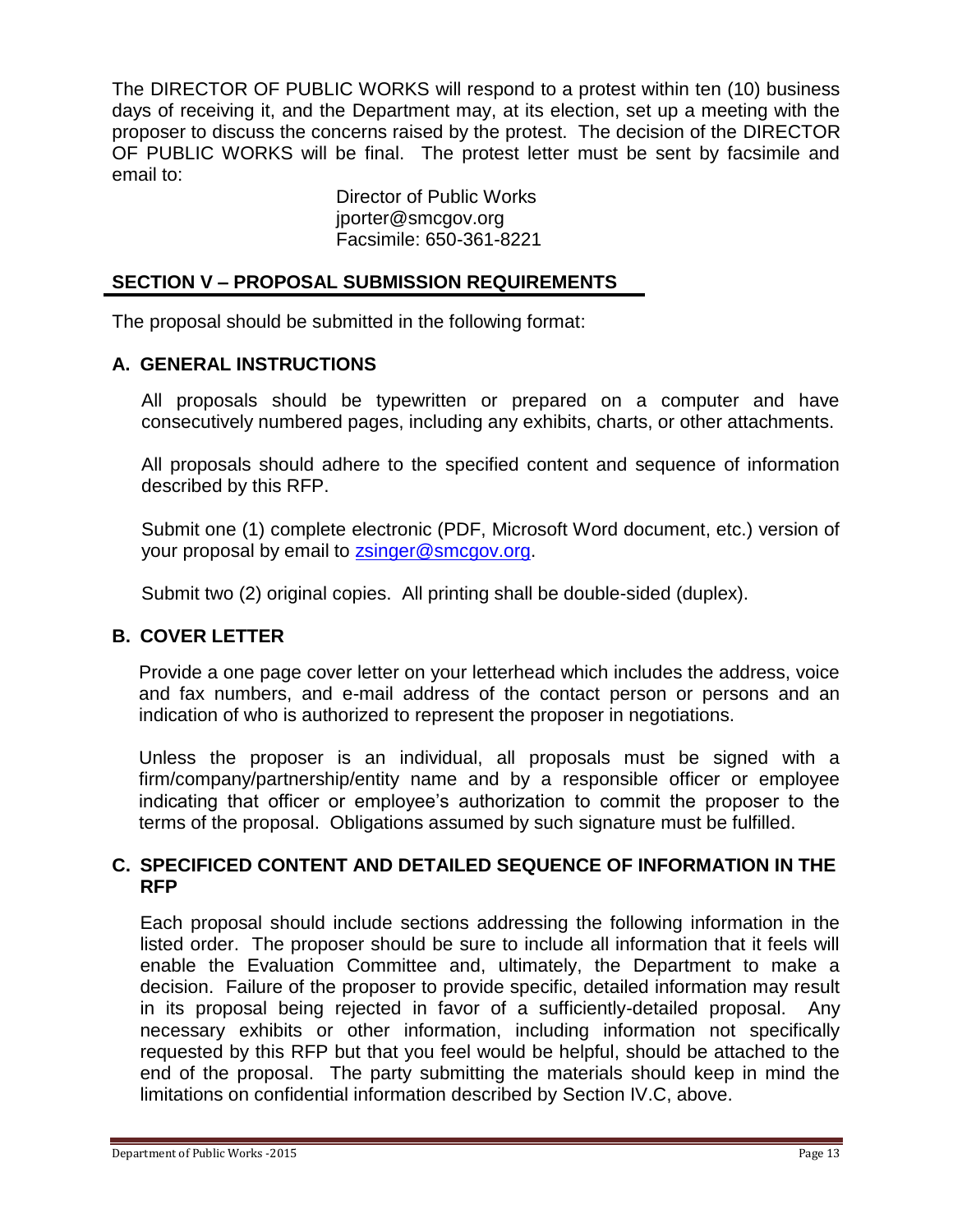# **D. TABBING OF SECTIONS**

#### **TAB 1 Qualifications and Experience:**

- a. Provide a statement of qualifications for your organization, including an organization chart, a statement of the size of firm, a description of services provided by your organization, and a statement of the extent of experience/history providing the services requested by this RFP.
- b. How many full time employees (FTEs) do you plan to assign to County projects if you are selected?
- c. How many people in total are employed by your company? Please delineate between employees and consultants.
- d. If applicable, list the professional qualifications for each individual that would be assigned to provide services requested by this RFP, including date and school of any applicable degrees, additional applicable training, and any professional certifications/licensing. In lieu of listing this information, you may submit a resume or curriculum vitae for each such individual if the resume/CV includes all the requested information.

#### **TAB 2 Philosophy and Service Model:**

This section describes your philosophy and service model for meeting the services required by the Department, as listed in Section IV, above. Relevant considerations include the quality and feasibility of your approach to meeting these needs, the manner in which you plan to provide adequate staffing (including planning for absences and back-up coverage, training, background checks, and monitoring, etc.), and equipment or other resources provided by you (if applicable). Keep these considerations in mind as you respond to the following:

- a. Describe how you will fulfill the needs of the Department included in this RFP. Please attach a project plan, if appropriate.
- b. List your needs for physical space and/or equipment at the Department during this engagement, if any, aside from space or equipment that would be provided by the Department as an obvious aspect of the requested services (for example, space to treat patients, computers to document services, etc.).
- c. Identify how you will meet all other aspects of the scope of work and related requirements listed in Section IV, above, and list any items you cannot provide.
- d. Describe the measurements/metrics/deliverables/assessments you will provide on at least an annual basis to allow the Department to assess the services you will provide.
- e. Provide information on any other pertinent services, if any, you can offer that will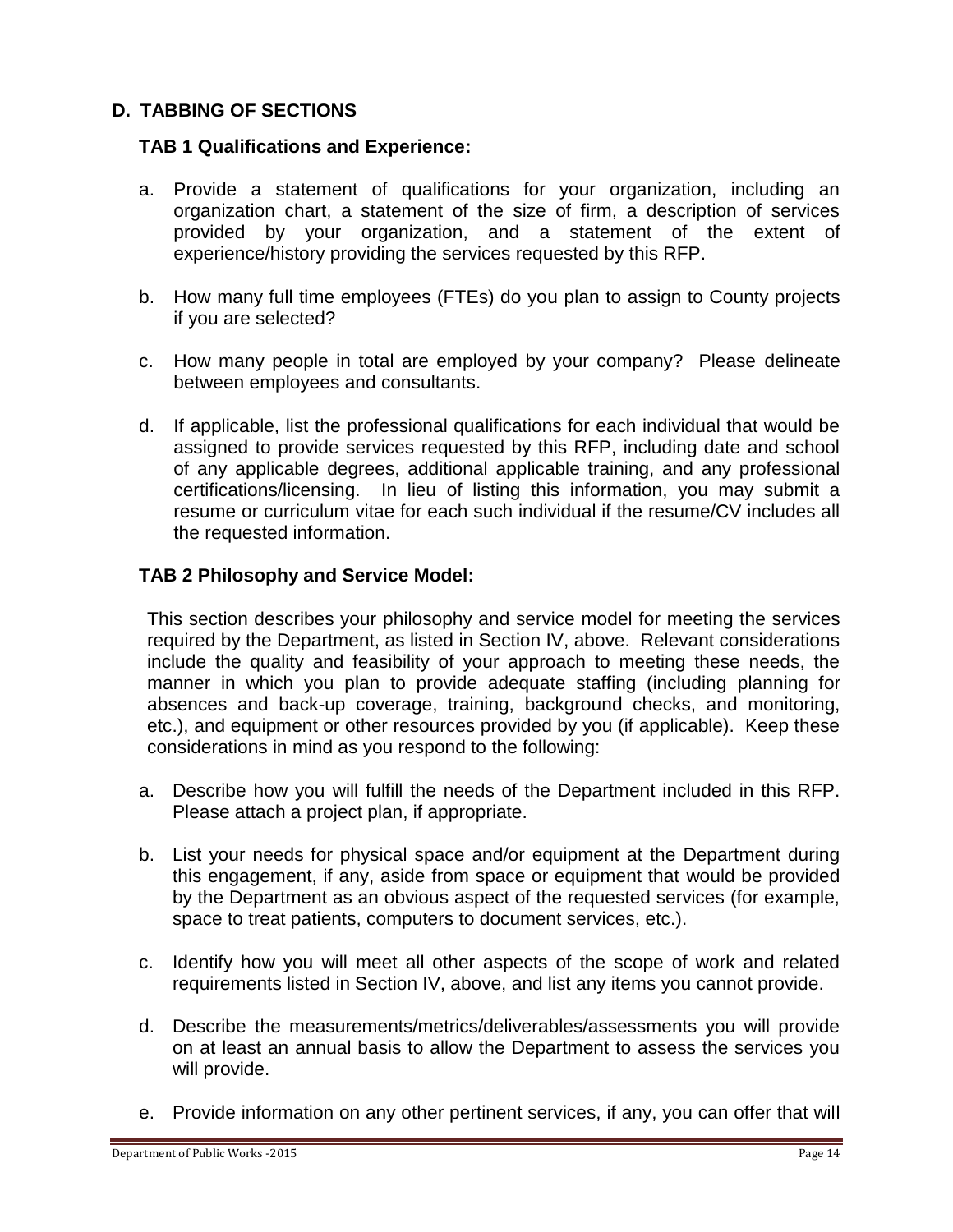reduce costs.

### **TAB 3 Customer Service:**

- a. How will your services meet the needs of the County employees and customers and/or the public?
- b. In the event of a routine problem, who is to be contacted within your organization?

### **TAB 4 Claims, Licensing, Non-Discrimination, and HIPAA Violations Against Your Organization**

Please list any current violations or claims against you/your organization and those having occurred in the past five years, especially those resulting in claims or legal judgment against you.

### **TAB 5 Cost Analysis and Budget for Primary Services**

- a. Provide a detailed explanation for all costs associated with your providing the requested services if you are selected.
- b. Is travel time to the Department expected to be billable? If so, how will travel time invoices be calculated? Generally, proposals that do not include such travel time or expenses are preferred unless the services requested require travel as part of the service.
- c. Include start-up costs if any.

#### **TAB 6 Quality/Program Evaluation**

Each program may have specific quality/evaluation issues, below are some examples:

- a. Describe the Quality Improvement plan. The plan shall include a description of utilization review, co-occurring capability development, quality improvement mandates and policies.
- c. Credentialing/licensing

# **TAB 7 References:**

a. List at least three business references for which you have recently provided similar services. Include contact names and phone numbers for all references provided.

#### **TAB 8 Statement of Compliance with County Contractual Requirements:**

A sample of the County's standard contract (including Exhibits A and B) is attached